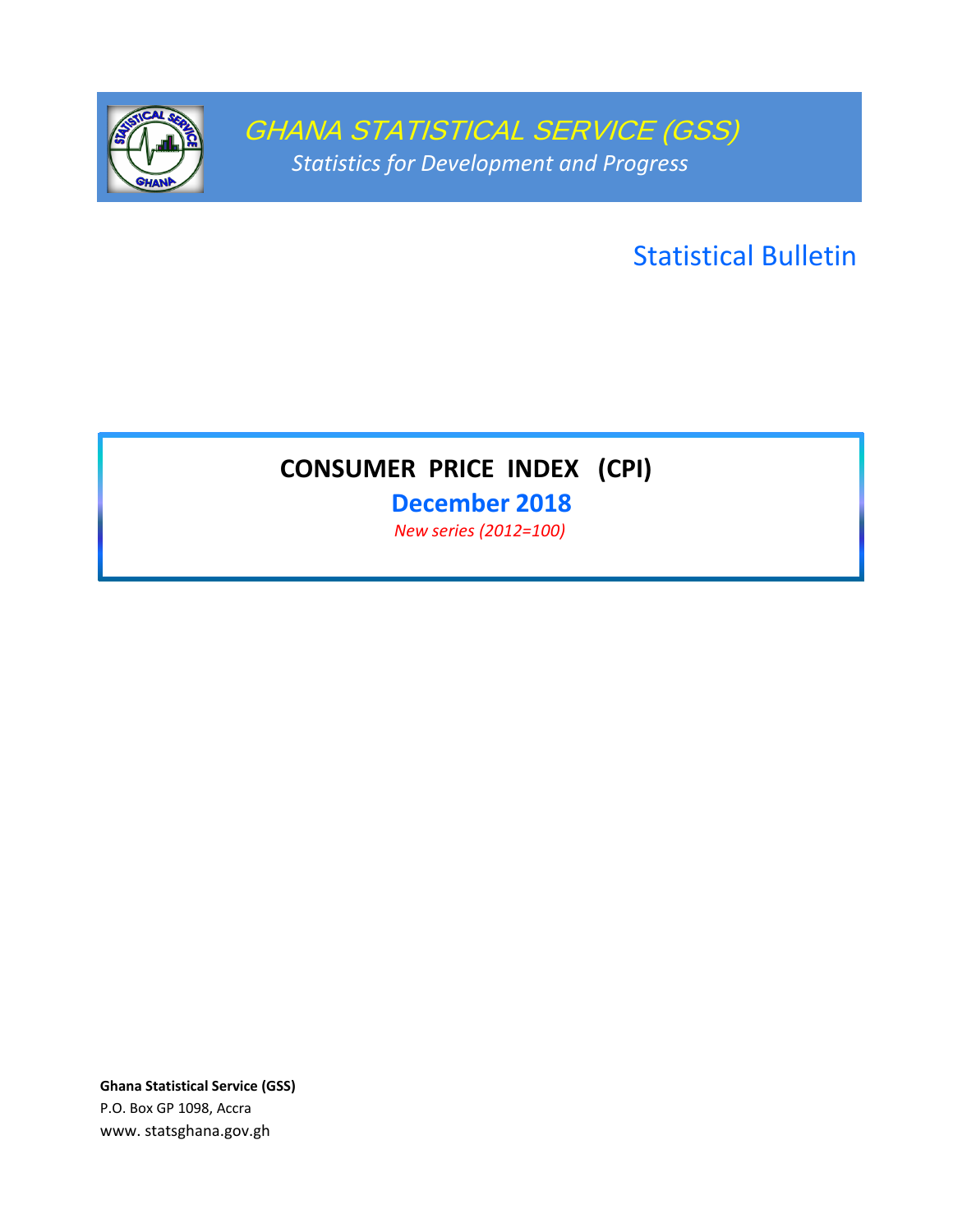Ghana Statistical Service (GSS)

# **Statistical Bulletin**

CONSUMER PRICE INDEX (CPI)

**December 2018**

New Series (2012=100)

# **For technical enquiries contact:**

Ghana Statistical Service (GSS), Head Office Economic Statistics Division Tel No: +233-302-664382 Email: econsstats@statsghana.gov.gh Date: January 9, 2019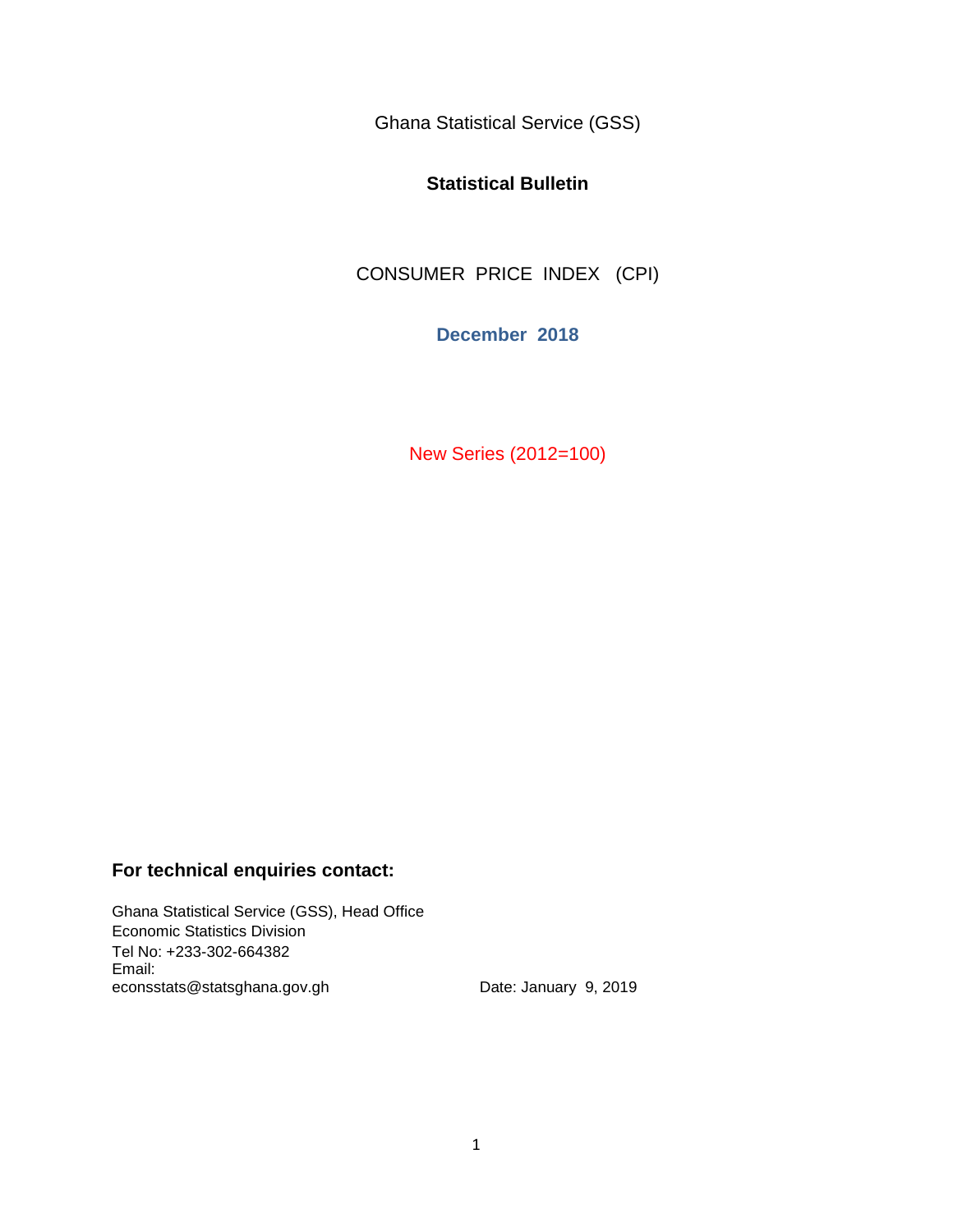Consumer Price Index (CPI) for December 2018

| <b>CONTENTS</b>                                                      | $\overline{2}$ |
|----------------------------------------------------------------------|----------------|
| HIGHLIGHTS FOR DECEMBER 2018                                         | 3              |
| <b>TABLES</b>                                                        |                |
| Table 1. Consumer Price Index, December 2017 to December 2018        | 5              |
| Table 2. Food and non-food inflation, December 2017 to December 2018 | 6              |
| Table 3. Inflation by COICOP* major groups, December 2018            | $\mathbf{7}$   |
| Table 4. Food* Inflation by subgroups, December 2018                 | 8              |
| Table 5. Regional CPI, December 2018                                 | 9              |
| Table 6. Regional CPI and change rates, December 2018                | 11             |

# Note:

More detailed data in time series format is contained in the CPI User's guide on the GSS website (www.statsghana.gov.gh)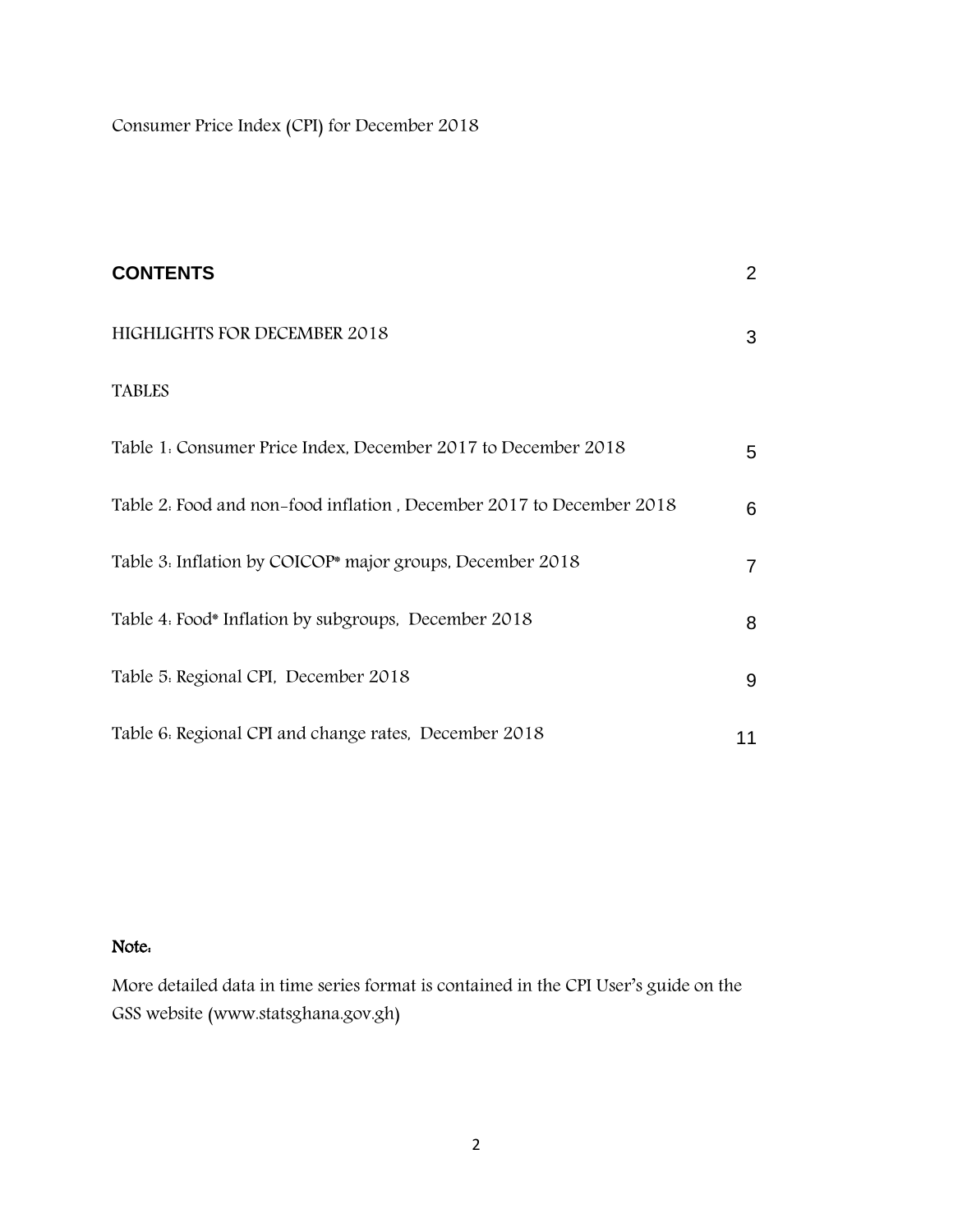#### HIGHLIGHTS FOR DECEMBER 2018

## Inflation for December 2018 rose slightly to 9.4%

The Consumer Price Index (CPI) measures the change over time in the general price level of goods and services that households acquire for the purpose of consumption, with reference to the price level in 2012, the base year, which has an index of 100.

The year-on-year inflation rate as measured by the CPI was 9.4 percent in December 2018 up by 0.1 percentage point from the 9.3 percent recorded in November 2018(Figure 1). This rate of inflation for December 2018 is the percentage change in the Consumer Price Index (CPI) over the twelve-month period, from December 2017 to December 2018.



The monthly change rate for December 2018 was 1.1 percent compared with 0.7 percent recorded for November 2018.

## Food and non-food inflation for December 2018

The Food and non-alcoholic beverages group recorded a year-on-year inflation rate of 8.7 percent. This is 0.1 percentage point higher than the 8.6 percent recorded in November 2018. Four subgroups of the food and non-alcoholic beverages group recorded inflation rates higher than the group's average rate of 8.7 percent. The subgroups were Coffee, tea and cocoa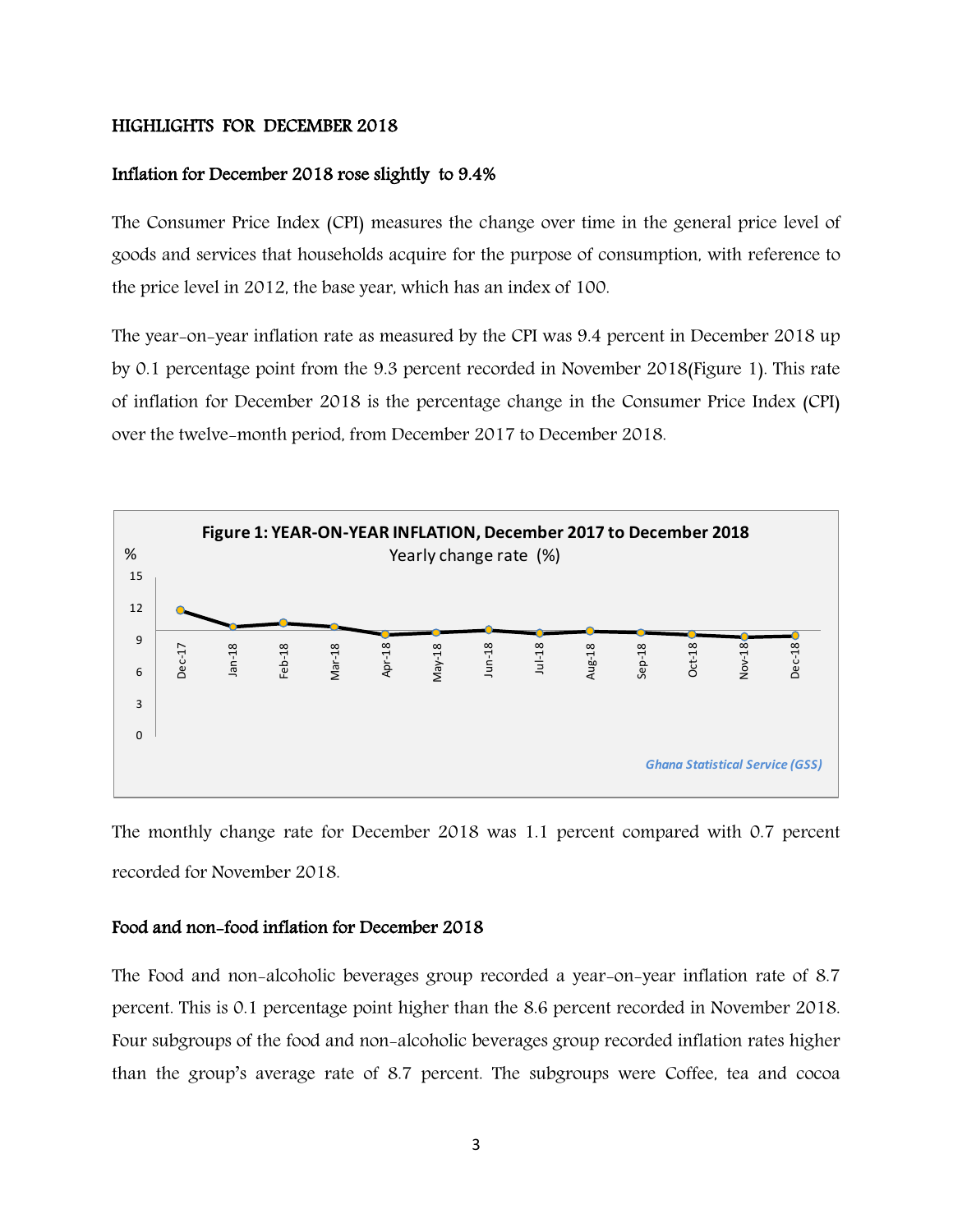(13.5%), Fruits (11.4%), Meat and meat products (10.9%) and Mineral water, soft drinks, fruit and vegetable juices (9.2%).

The non-food group recorded a year-on-year inflation rate of 9.8 percent in December 2018, compared to the rate of 9.7 percent recorded in November 2018. Five subgroups of the nonfood group recorded year-on-year inflation rates higher than the group's average rate of 9.8 percent. Transport (13.6%), Recreation and Culture (13.2%), Clothing and footwear (13.0%), Furnishing, Household Equipment and Routine Maintenance (11.6%) and Miscellaneous goods and services (10.0%). Inflation was lowest in the Housing, Water, Electricity, Gas and Others Fuels subgroup (3.4%).

#### Regional differentials

At the regional level, the year-on-year inflation rate ranged from 7.5 percent in the Upper East Region to 11.4 percent in Upper West region. Five regions (Upper West, Brong Ahafo, Western, Ashanti and Northern) recorded inflation rates above the national average rate of 9.4 percent.



#### Year- on-year inflation by regions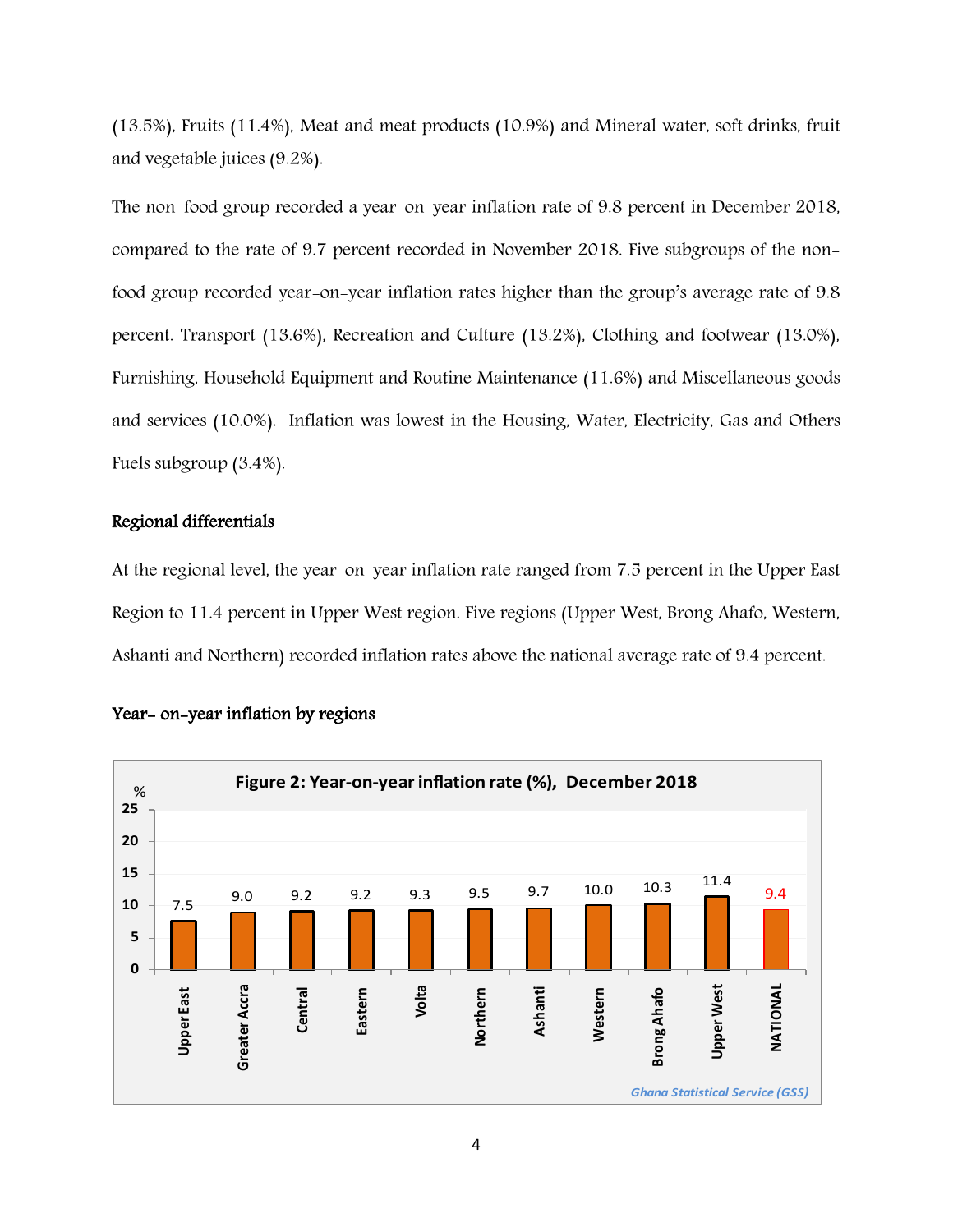| Year / Month  | $Index 2012 = 100$ | Change rate (%)<br>Monthly (m/m) | Yearly(y/y) |
|---------------|--------------------|----------------------------------|-------------|
|               |                    |                                  |             |
| Dec-17        | 207.2              | 1.0                              | 11.8        |
| Jan-18        | 210.1              | 1.4                              | 10.3        |
| Feb-18        | 211.9              | 0.9                              | 10.6        |
| Mar-18        | 214.1              | 1.1                              | 10.4        |
| Apr-18        | 216.0              | 0.9                              | 9.6         |
| May-18        | 218.1              | 1.0                              | 9.8         |
| <b>Jun-18</b> | 220.4              | 1.0                              | 10.0        |
| <b>Jul-18</b> | 221.1              | 0.4                              | 9.6         |
| Aug-18        | 221.1              | 0.0                              | 9.9         |
| Sep-18        | 221.0              | 0.0                              | 9.8         |
| Oct-18        | 222.6              | 0.7                              | 9.5         |
| <b>Nov-18</b> | 224.2              | 0.7                              | 9.3         |
| Dec-18        | 226.7              | 1.1                              | 9.4         |

#### **Table 1: Consumer Price Index, December 2017 to December 2018**

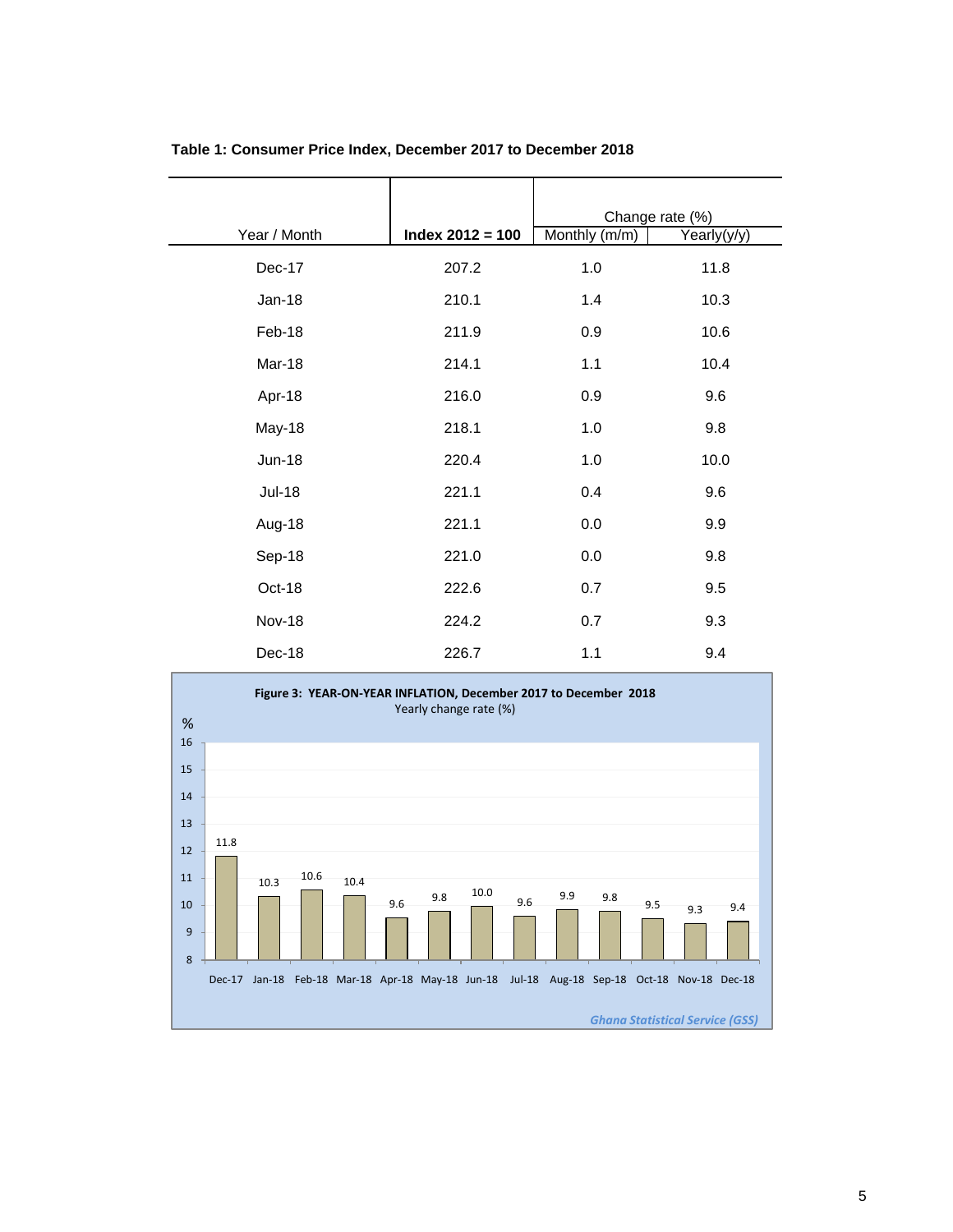|               | Year-on-year inflation (%) |          |                      |
|---------------|----------------------------|----------|----------------------|
|               | Food and non-alcoholic     |          | <b>Combined Food</b> |
| Year / Month  | beverages                  | Non-food | and non-food         |
| Dec-17        | 8.0                        | 13.6     | 11.8                 |
| $Jan-18$      | 6.8                        | 12.0     | 10.3                 |
| Feb-18        | $7.2\,$                    | 12.2     | 10.6                 |
| Mar-18        | $7.3\,$                    | 11.8     | 10.4                 |
| Apr-18        | $7.4$                      | 10.6     | 9.6                  |
| May-18        | $7.6\,$                    | 10.9     | $9.8\,$              |
| $Jun-18$      | $7.3$                      | 11.2     | 10.0                 |
| <b>Jul-18</b> | $7.4$                      | 10.7     | 9.6                  |
| Aug-18        | $7.9$                      | 10.8     | $9.9\,$              |
| Sep-18        | 8.7                        | 10.3     | $9.8\,$              |
| Oct-18        | 8.9                        | 9.8      | $9.5\,$              |
| <b>Nov-18</b> | 8.6                        | 9.7      | 9.3                  |
| Dec-18        | 8.7                        | 9.8      | 9.4                  |

**Table 2: Food and non-food inflation , December 2017 to December 2018**

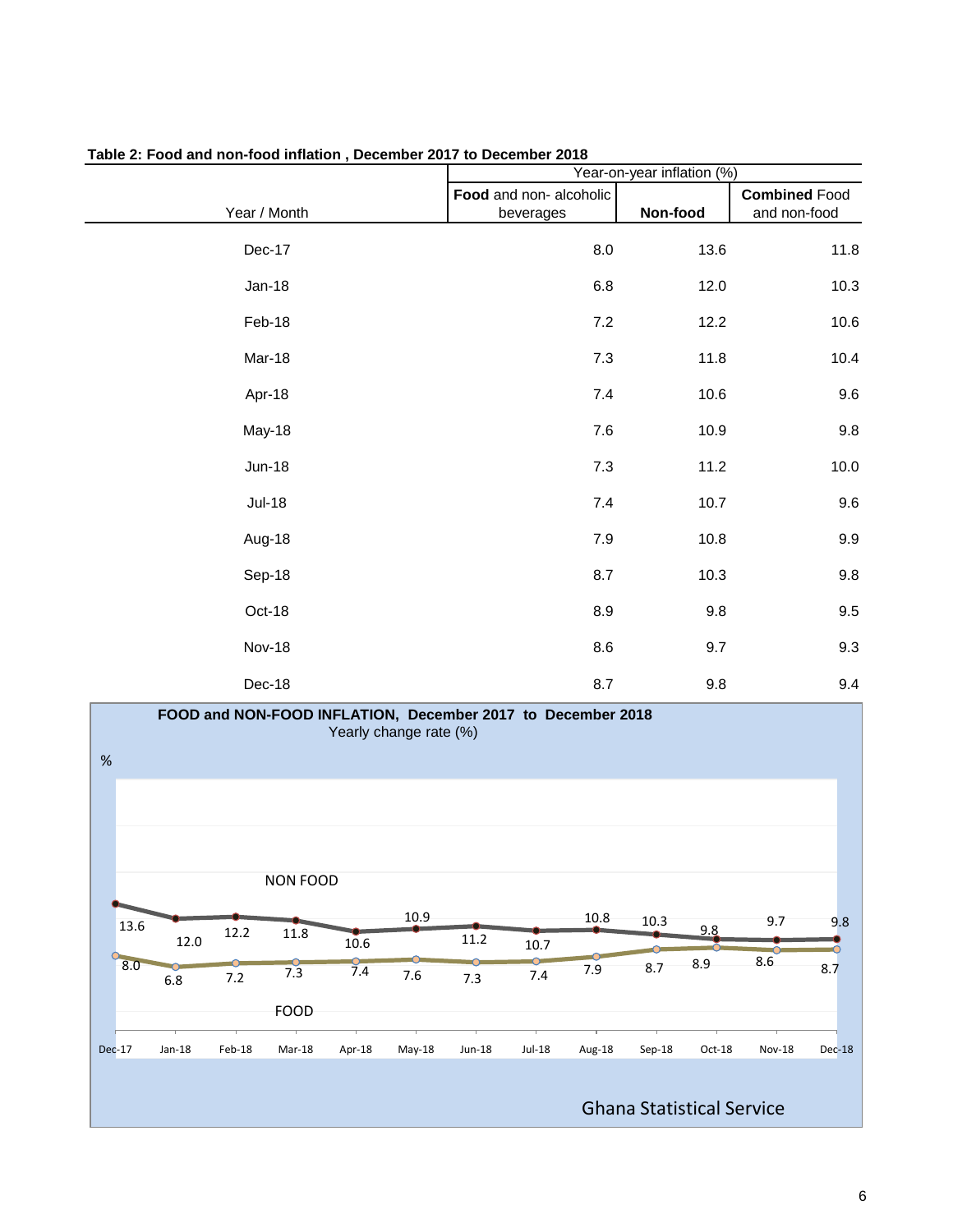| item (COICOP classification)                                                     | Weight | Index<br>$2012 = 100$ | Change rate (%)<br>Monthly | Yearly |
|----------------------------------------------------------------------------------|--------|-----------------------|----------------------------|--------|
| <b>Combined</b> (Food and non-food)                                              | 100    | 226.7                 | 1.1                        | 9.4    |
| Housing, Water, Electricity, Gas and Others Fuels                                | 8.6    | 329.9                 | 0.9                        | 3.4    |
| Communicatons                                                                    | 2.7    | 168.5                 | 0.6                        | 5.1    |
| Hotels, Cafes and Restuarants                                                    | 6.1    | 205.6                 | 1.1                        | 6.3    |
| Health                                                                           | 2.4    | 210.4                 | 0.7                        | 6.4    |
| Education                                                                        | 3.9    | 235.0                 | 0.0                        | 8.2    |
| Alcoholic Beverages, Tobacco and Narcotics                                       | 1.7    | 221.9                 | 1.2                        | 8.4    |
| Food and Non-alcoholic Beverages                                                 | 43.9   | 158.6                 | 1.4                        | 8.7    |
| Miscellaneous Goods and Services<br>Furnishings, Household Equipment and Routine | 7.1    | 248.3                 | 0.8                        | 10.0   |
| Maintenance                                                                      | 4.7    | 274.4                 | 1.3                        | 11.6   |
| Clothing and Footwear                                                            | 9.0    | 291.4                 | 1.6                        | 13.0   |
| <b>Recreation and Culture</b>                                                    | 2.6    | 291.1                 | 1.3                        | 13.2   |
| Transport                                                                        | 7.3    | 370.5                 | 0.8                        | 13.6   |

## **Table 3: Inflation by COICOP\* major groups, December 2018**

\* Classification of Individual Consumption by Purpose

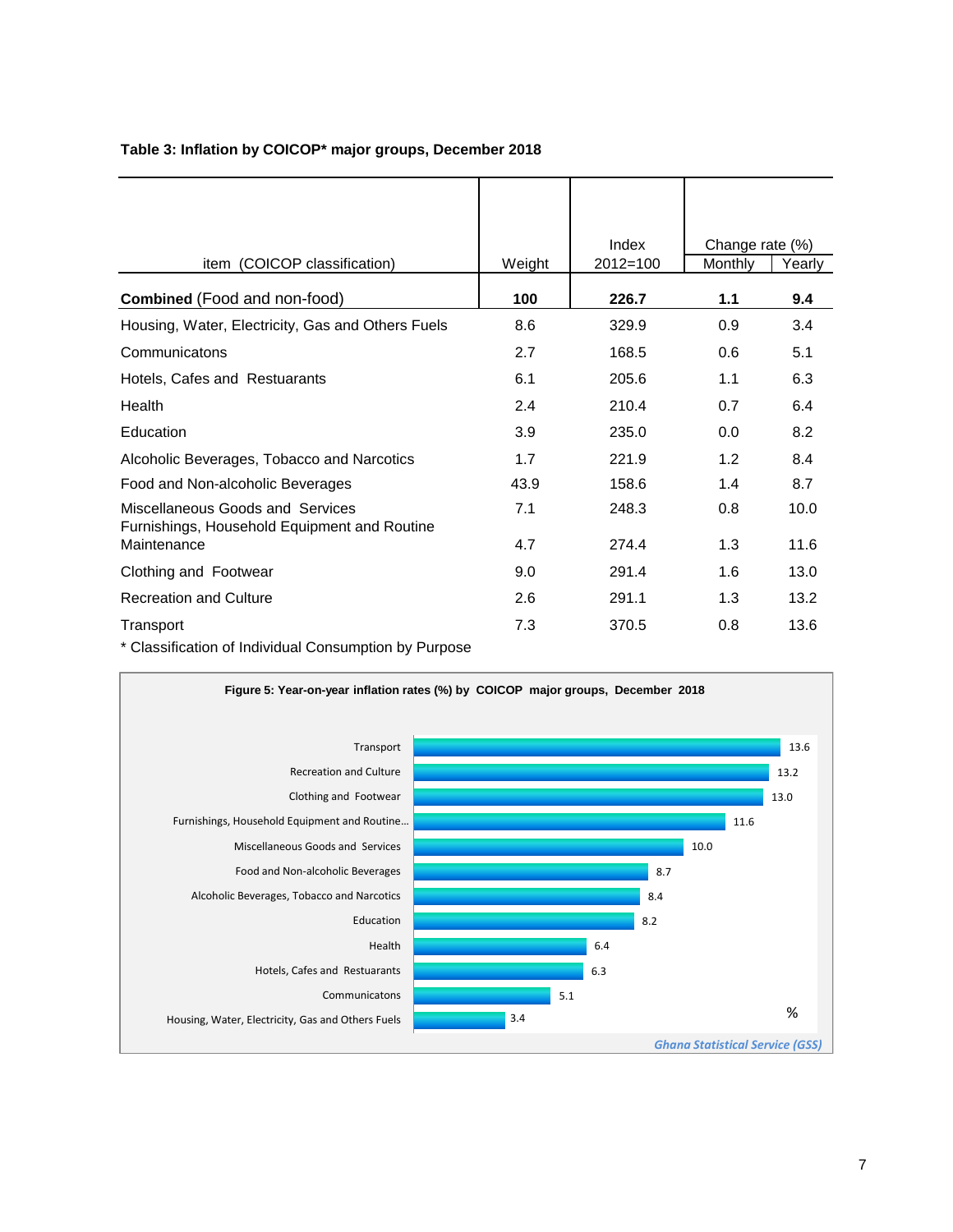|                                                        |                  | Index    | Change rate (%) |        |
|--------------------------------------------------------|------------------|----------|-----------------|--------|
|                                                        | Weight           | 2012=100 | Monthly         | Yearly |
| Food and non-alcoholic beverages                       | 43.9             | 158.6    | 1.3             | 8.7    |
| Cereals and cereal products                            | 1.8              | 148.9    | 0.0             | 6.5    |
| Sugar, jam, honey, chocolate and confectionery         | 1.0              | 154.8    | 1.0             | 7.2    |
| Oils and fats                                          | 10.7             | 141.6    | 0.7             | 7.6    |
| Milk, cheese and eggs                                  | 1.8              | 131.5    | 1.5             | 7.7    |
| Food products n.e.c.                                   | 0.8              | 146.0    | 0.2             | 8.0    |
| Fish and sea food                                      | 9.6              | 147.0    | 1.3             | 8.3    |
| Vegetables                                             | 1.5              | 138.6    | 0.6             | 8.7    |
| Mineral water, soft drinks, fruit and vegetable juices | 9.8              | 126.4    | 2.3             | 9.2    |
| Meat and meat products                                 | 3.8              | 159.2    | 2.1             | 10.9   |
| <b>Fruits</b>                                          | $2.2\phantom{0}$ | 138.0    | 1.7             | 11.4   |
| Coffee, tea and cocoa                                  | 0.8              | 161.3    | 1.9             | 13.5   |

## **Table 4: Food\* Inflation by subgroups, December 2018**

\* Food and non-alcoholic beverages

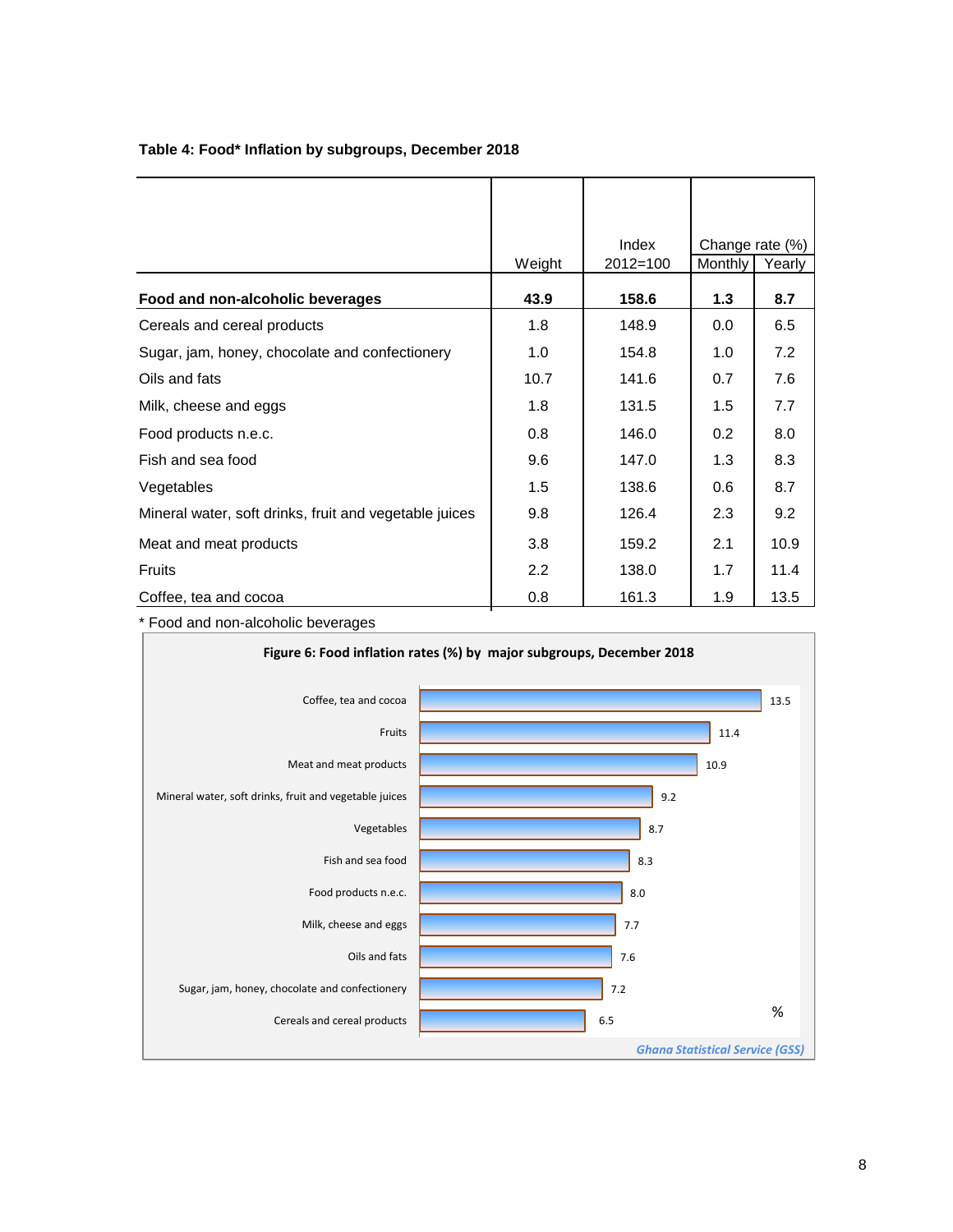| Table 5: Regional CPI, December 2018 |  |  |  |
|--------------------------------------|--|--|--|
|--------------------------------------|--|--|--|

| Region                                          | Index<br>$(2012=100)$ | Month-on-month<br>inflation rate (%) | Year-on-year<br>inflation rate $(\%)$ |
|-------------------------------------------------|-----------------------|--------------------------------------|---------------------------------------|
| <b>Upper East Region</b>                        | 197.7                 | 0.8                                  | 7.5                                   |
| Greater Accra Region                            | 235.7                 | 1.1                                  | 9.0                                   |
| <b>Central Region</b>                           | 221.8                 | 1.0                                  | 9.2                                   |
| Eastern Region                                  | 221.8                 | 1.1                                  | 9.2                                   |
| Volta Region                                    | 210.1                 | 1.1                                  | 9.3                                   |
| Northern Region                                 | 217.7                 | 1.1                                  | 9.5                                   |
| Ashanti Region                                  | 236.7                 | 1.1                                  | 9.7                                   |
| Western Region                                  | 229.8                 | 1.1                                  | 10.0                                  |
| Brong Ahafo Region                              | 220.0                 | 1.3                                  | 10.3                                  |
| <b>Upper West Region</b>                        | 211.2                 | 1.1                                  | 11.4                                  |
| <b>NATIONAL</b>                                 | 226.7                 | 1.1                                  | 9.4                                   |
| والمحالة وبالحاجب والمراد<br>$\lambda$<br>7. D. |                       |                                      |                                       |